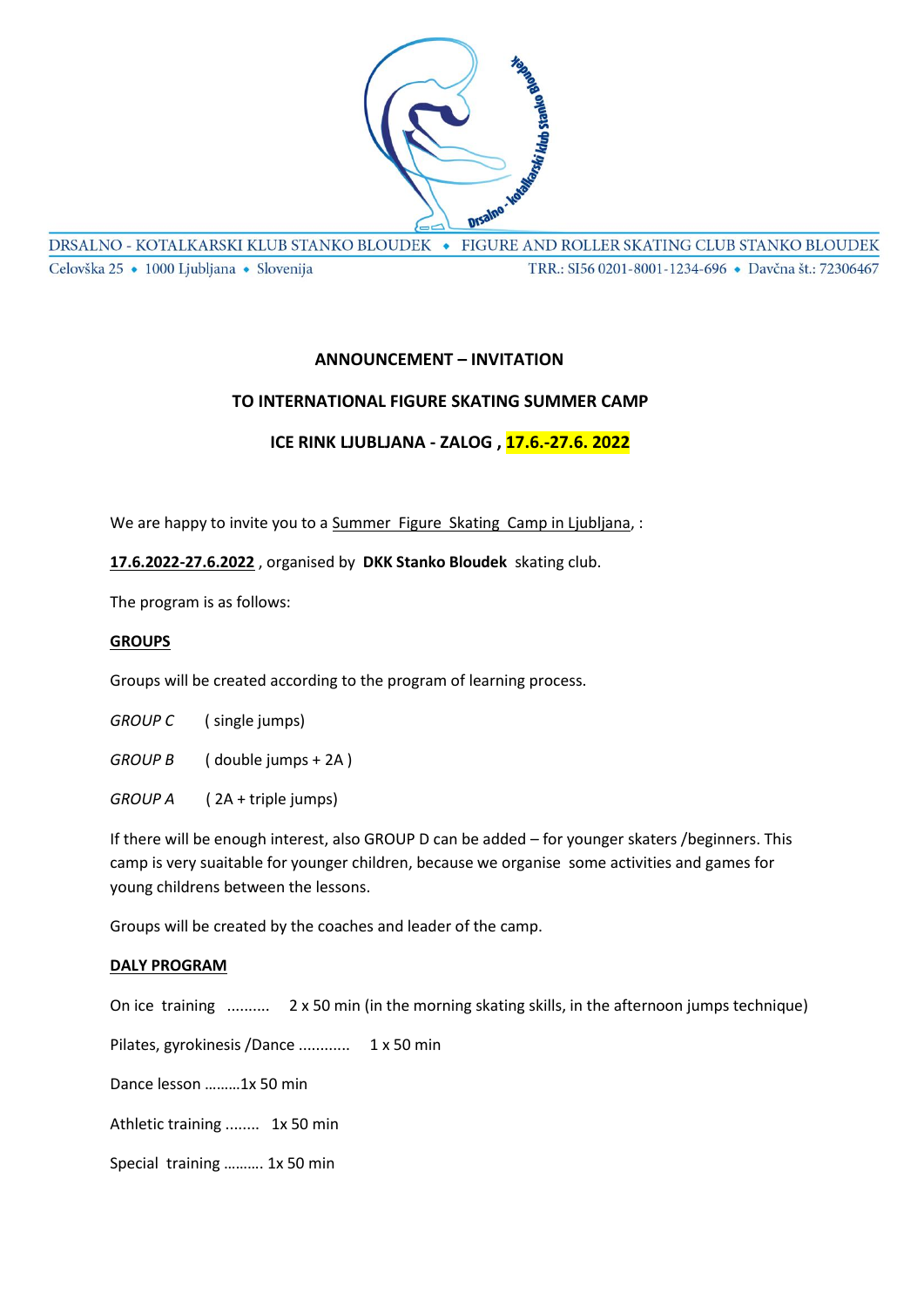

DRSALNO - KOTALKARSKI KLUB STANKO BLOUDEK · FIGURE AND ROLLER SKATING CLUB STANKO BLOUDEK Celovška 25 · 1000 Ljubljana · Slovenija TRR.: SI56 0201-8001-1234-696 · Davčna št.: 72306467

Payable hours ........... 2 x 50 min (separate for younger and older skaters in the afternoon/evening)

Camp is held 11 days. Each group will have one day free or two afternoons free.

### **PRICE**

For 10 full 10 days program : 580 €

The price includs on ice and off ice program, lunch and intermediate snacks. Price doesn't include accomodation.

Payble hour (60 min) : 10  $\epsilon$ /person/hour. Coaches to be payed by separate agreement.

## **COACHES**

### *On ice:*

JERANJAK IPAKJAN (Olympic Coach, coach adviser in Hungarian Federation team),

OKSANA GORBAČEV (Olympic Coach, Head coach of Croatian team KK Kristalice)

Also 1- 2 coaches of the Club DKK Stanko Bloudek will be present on all hours on ice (Gordana Smrekar, Katarina Burja, Violeta Mordej, Anja Miklič, Lana Arh )

### *Off ice:*

*Pialtes /gyrokinesis : Urška Pocajt* , professional pilates and gyrokinesis coach

Dance: Matic Bizjak, professional dance coach

Physical training : Nejc Lončar , licenced coach

Special training : coaches from DKK Stanko Bloudek club

### *Professional leader and coordinator*

MARINA PIRKMAJER (Olympic coach, Head coach in DKK Stanko Bloudek, Ljubljana)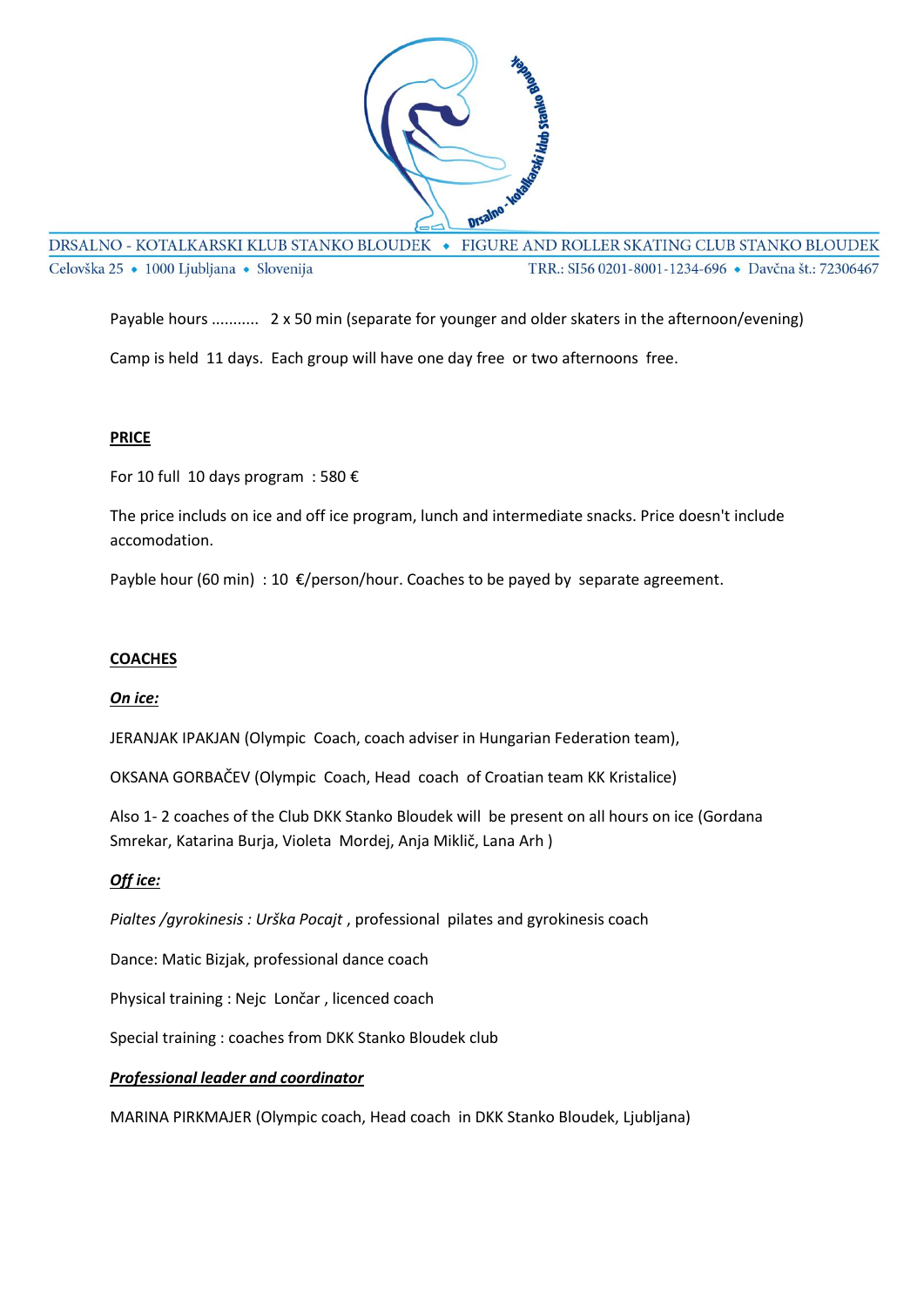

DRSALNO - KOTALKARSKI KLUB STANKO BLOUDEK • FIGURE AND ROLLER SKATING CLUB STANKO BLOUDEK Celovška 25 · 1000 Ljubljana · Slovenija TRR.: SI56 0201-8001-1234-696 · Davčna št.: 72306467

#### **ACCOMODATION**

Recomendet accomodation near ice rink (50 m), SREDIŠČE VITALIS, Hladilniška pot 28,

E-MAIL: [info@središče-vitalis.si,](mailto:info@središče-vitalis.si) [mojca.penko@središče-vitalis.si](mailto:mojca.penko@središče-vitalis.si) ,

Tel: 01 200 95 51, GSM 031 737-136

### **ADRESS OF ICE RINK**

ŠPORT LJUBLJANA – Ice rink Zalog, Hladilniška pot 36, 1000 Ljubljana

### **ENTRIES**

Entries latest until **15.3.2022** on E-MAIL : [sbl@drsanje.si.](mailto:sbl@drsanje.si) Please write the name of skater, year of birth, and level of skating.

#### **PAYMENT OF ENTRY FEE**

50% prepayment untill **30.3.2022** on our bank account, 50% payment before starting the Camp or upon arrival.

Bank account : DKK Stanko Bloudek, Celovška 25, 1000 Ljubljana, SI56 0201 8001 1234 696, BIC: LJBASI2X at Nova ljubljanska banka, Ljubljana

#### **CANCELATION**

The participation can be cancelled only by the presentation of medical certificate. Only in this case the prepayment will be returned.